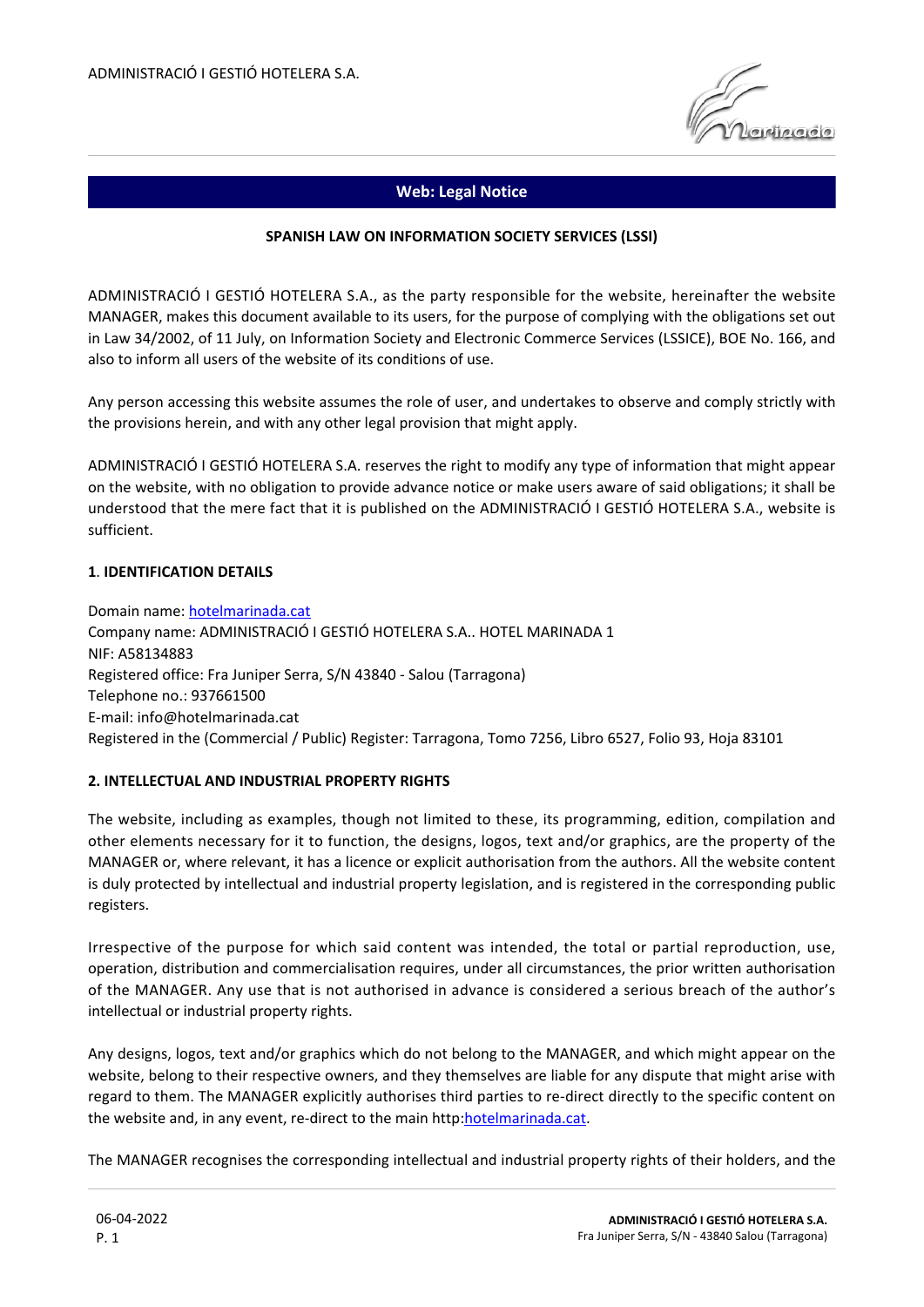

fact that they are referred to or appear on the website does not mean that it has any rights or responsibility over said rights. Neither does it provide any guarantee, sponsorship or recommendation for such.

If you wish to make any comments on possible infringements of the intellectual or industrial property rights, or regarding any of the website content, you may do so by sending an e-mail to: info@hotelmarinada.cat.

## **3. EXEMPTION FROM LIABILITY**

The MANAGER is exempt from any type of liability deriving from the information published on its website, provided this information has been handled or entered by a third party beyond its control.

## **Use of Cookies**

This website may use technical cookies (small information files that the server sends to the computer of the person accessing the page) to carry out certain functions considered essential for the correct functioning and viewing of the website. The cookies used are, in any event, temporary in nature; their sole purpose is to make browsing more efficient, and they disappear when the user ends his/her session. Under no circumstances do these cookies provide personal data by themselves, and neither are they used to collect such data.

Cookies may also be used to ensure that the website server recognises the browser used by the user, to make browsing simpler; it allows, for example, access for users who have registered previously for the areas, services, promotions or competitions reserved exclusively for them without having to register on every visit. They may also be used to measure audience, traffic parameters, monitor the progress and number of entries, etc. In these cases, they are cookies that are technically dispensable but beneficial for the user. This website will not install dispensable cookies without the user's prior consent.

It is possible for the user to configure his/her browser to receive alerts when cookies are received, and to prevent them being installed on his/her computer. Please consult your browser's instructions for more detailed information on this.

### **Links policy**

It is possible that you may be re-directed from the website to content on third party websites. Given that the MANAGER cannot always monitor the content third parties place on their respective websites, it cannot be held liable for any of said content. In any event, it will withdraw immediately any content that might contravene domestic or international laws, morals or public order, will withdraw immediately the re-direction to said website, and will make the relevant authorities aware of the content in question.

The MANAGER cannot be held liable for the information and content stored in the following, which are examples, and not an exhaustive list: forums, chats, blog generators, comments, social networks or any other medium which allows third parties to publish content independently on the MANAGER's website. However, in compliance with articles 11 and 16 of the LSSICE, it makes itself available to all users, authorities and security